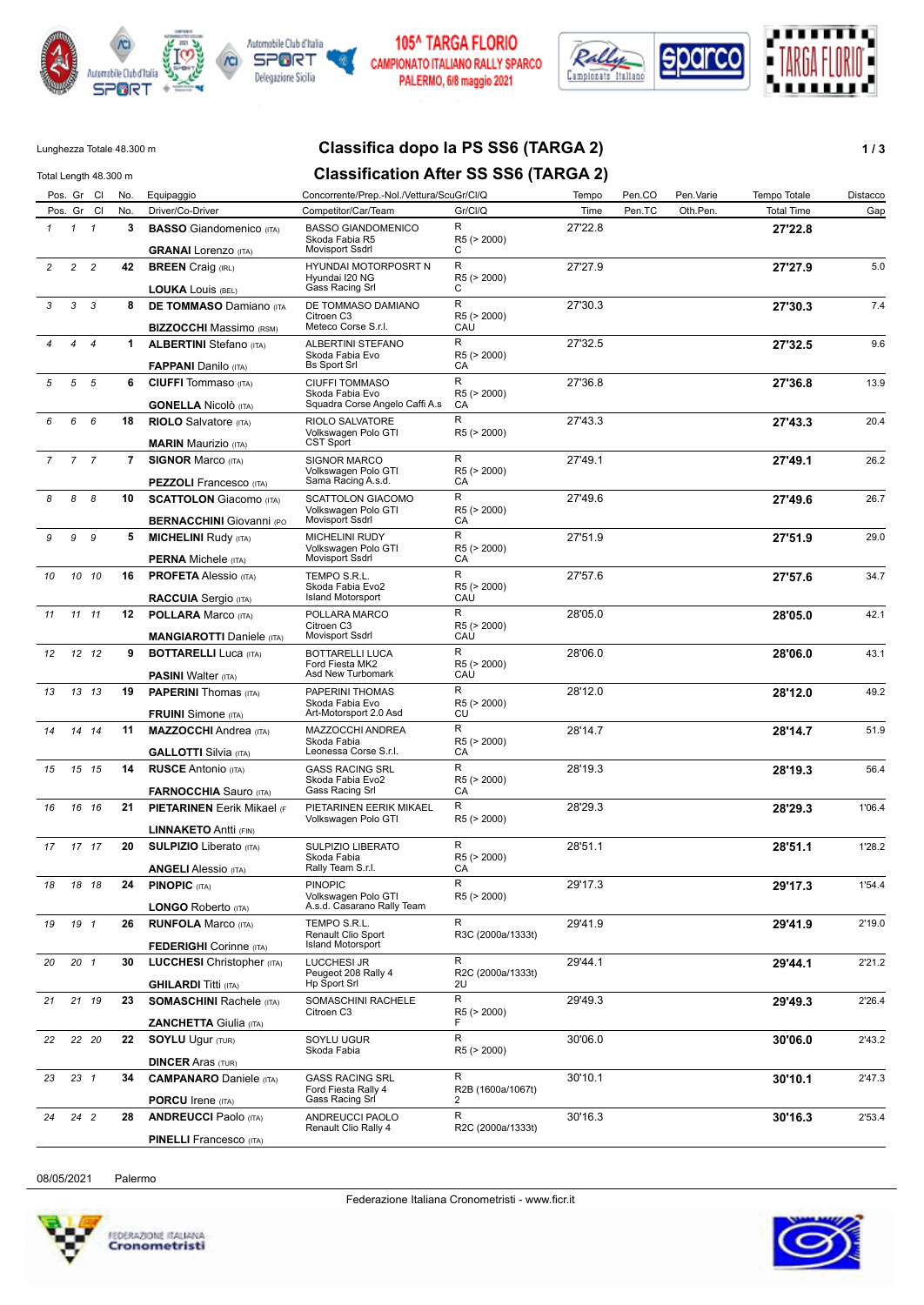



### 105^ TARGA FLORIO CAMPIONATO ITALIANO RALLY SPARCO PALERMO, 6/8 maggio 2021



# Lunghezza Totale 48.300 m **Classifica dopo la PS SS6 (TARGA 2) 2 / 3**

| Total Length 48.300 m |                 |                 |     |                                                               |                                                                                          | <b>Classification After SS SS6 (TARGA 2)</b> |         |        |           |                   |          |  |  |
|-----------------------|-----------------|-----------------|-----|---------------------------------------------------------------|------------------------------------------------------------------------------------------|----------------------------------------------|---------|--------|-----------|-------------------|----------|--|--|
|                       |                 | Pos. Gr Cl      | No. | Equipaggio                                                    | Concorrente/Prep.-Nol./Vettura/ScuGr/Cl/Q                                                |                                              | Tempo   | Pen.CO | Pen.Varie | Tempo Totale      | Distacco |  |  |
|                       |                 | Pos. Gr Cl      | No. | Driver/Co-Driver                                              | Competitor/Car/Team                                                                      | Gr/Cl/Q                                      | Time    | Pen.TC | Oth.Pen.  | <b>Total Time</b> | Gap      |  |  |
| 25                    | $25$ 2          |                 | 36  | <b>RIOLO</b> Ernesto (ITA)<br><b>FLORIS</b> Alessandro (ITA)  | RIOLO ERNESTO<br>Peugeot 208<br>CST Sport                                                | R<br>R2B (1600a/1067t)                       | 30'30.9 |        |           | 30'30.9           | 3'08.0   |  |  |
| 26                    |                 | 26 2            | 27  | <b>VARA Filippo</b> (ITA)                                     | <b>VARA FILIPPO</b><br>Renault Clio Sport                                                | R<br>R3C (2000a/1333t)                       | 30'32.2 |        |           | 30'32.2           | 3'09.3   |  |  |
|                       |                 |                 |     | RIZZO Ernesto (ITA)                                           | Scuderia Ateneo Motorsport Asd                                                           |                                              |         |        |           |                   |          |  |  |
| 27                    | 27 <sub>3</sub> |                 | 31  | <b>SANTINI</b> Federico (ITA)<br><b>ROMEI</b> Gabriele (ITA)  | SANTINI FEDERICO<br>Peugeot 208 Rally 4                                                  | R<br>R2C (2000a/1333t)<br>2                  | 30'36.2 |        |           | 30'36.2           | 3'13.3   |  |  |
| 28                    | 28 1            |                 | 49  | <b>LANZALACO</b> Giovanni Marc                                | LANZALACO GIOVANNI MARC                                                                  | R                                            | 30'45.2 |        |           | 30'45.2           | 3'22.3   |  |  |
|                       |                 |                 |     | <b>MARCHICA</b> Antonio (ITA)                                 | Renault Clio RS Line<br>Scuderia Ateneo Motorsport Asd                                   | R1 (1600a/1333t)<br>UR                       |         |        |           |                   |          |  |  |
| 29                    |                 | 29 2            | 51  | <b>NICELLI</b> Davide (ITA)<br><b>PIERI</b> Tiziano (ITA)     | NICELLI DAVIDE<br>Renault Clio RS Line<br>Sport & Comunicazione S.r.l.                   | R<br>R1 (1600a/1333t)<br>R                   | 30'45.5 |        |           | 30'45.5           | 3'22.6   |  |  |
| 30                    |                 | 30 <sub>3</sub> | 50  | <b>ZANIN</b> Mattia (ITA)                                     | <b>ZANIN MATTIA</b>                                                                      | R                                            | 30'57.0 |        |           | 30'57.0           | 3'34.1   |  |  |
|                       |                 |                 |     | <b>CARGNELUTTI Paolo (ITA)</b>                                | Renault Clio RS Line<br>Vimotorsport A.s.d.                                              | R1 (1600a/1333t)<br><b>UR</b>                |         |        |           |                   |          |  |  |
| 31                    | $31 \quad 1$    |                 | 25  | <b>PAIRE</b> Ivan (ITA)                                       | PAIRE IVAN<br>Renault Clio RS                                                            | R<br>R3T (1620 t)                            | 31'02.5 |        |           | 31'02.5           | 3'39.6   |  |  |
|                       |                 |                 |     | <b>POLLICINO Marco (ITA)</b>                                  | Winners Rally Team Srl                                                                   | 2                                            |         |        |           |                   |          |  |  |
| 32                    | 32 <sub>3</sub> |                 | 33  | <b>FARINA Fabio (ITA)</b>                                     | <b>FARINA FABIO</b><br>Peugeot 208                                                       | R<br>R2B (1600a/1067t)                       | 31'08.7 |        |           | 31'08.7           | 3'45.8   |  |  |
|                       |                 |                 |     | <b>ZANNI</b> Gabriele (ITA)                                   | Pintarally Motorsport A.s.d.                                                             | 2U                                           |         |        |           |                   |          |  |  |
| 33                    | 334             |                 | 32  | <b>CAZZARO</b> Nicola (ITA)                                   | CAZZARO NICOLA<br>Peugeot 208 Rally 4<br>Scuderia Palladio S.S.D.                        | R<br>R2C (2000a/1333t)                       | 31'26.5 |        |           | 31'26.5           | 4'03.6   |  |  |
|                       |                 |                 |     | <b>BRUNAPORTO Giovanni (ITA</b>                               |                                                                                          | 2<br>R                                       |         |        |           |                   |          |  |  |
| 34                    |                 | 34 5            | 54  | LA FERLA Delfino Maria (ITA)<br><b>ALIBERTO Luigi (ITA)</b>   | LA FERLA DELFINO MARIA<br>Renault Clio RS Line<br>Team Automobilistico Phoenix           | R2C (2000a/1333t)                            | 32'09.3 |        |           | 32'09.3           | 4'46.5   |  |  |
| 35                    | $\mathbf{1}$    | $\mathbf{1}$    | 43  | <b>GOLDONI</b> Simone (ITA)                                   | <b>GOLDONI SIMONE</b>                                                                    | R <sub>1</sub> NAZ                           | 32'11.6 |        |           | 32'11.6           | 4'48.7   |  |  |
|                       |                 |                 |     | <b>MACORI</b> Eric (ITA)                                      | Suzuki Swift Sport Hybrid                                                                | RA5H (1600a/1400t)<br>6                      |         |        |           |                   |          |  |  |
| 36                    | 354             |                 | 35  | <b>LOVATI</b> Franceso (ITA)                                  | <b>GASS RACING SRL</b>                                                                   | R                                            | 32'12.3 |        |           | 32'12.3           | 4'49.4   |  |  |
|                       |                 |                 |     | <b>CIUCCI</b> Giacomo (ITA)                                   | <b>Ford Fiesta</b><br>Gass Racing Srl                                                    | R2B (1600a/1067t)<br>2U                      |         |        |           |                   |          |  |  |
| 37                    | $1 \quad 1$     |                 | 44  | <b>FICHERA</b> Giorgio (ITA)                                  | <b>FICHERA GIORGIO</b>                                                                   | RA5NH                                        | 32'13.7 |        |           | 32'13.7           | 4'50.8   |  |  |
|                       |                 |                 |     | <b>MAZZOCCHI</b> Alessandro (ITA                              | Suzuki Swift Sport Hybrid<br>Meteco Corse S.r.l.                                         | RA5H (1600a/1400t)<br>6                      |         |        |           |                   |          |  |  |
| 38                    | 36 4            |                 | 55  | <b>CERIALI</b> Matteo (ITA)                                   | <b>CERIALI MATTEO</b>                                                                    | $\mathsf{R}$                                 | 32'21.1 |        |           | 32'21.1           | 4'58.2   |  |  |
|                       |                 |                 |     | <b>FERRARIS Luca (ITA)</b>                                    | Ford Fiesta<br>Biella Motor Team Squadra Cors                                            | R1 (1600a/1333t)<br>U                        |         |        |           |                   |          |  |  |
| 39                    | 2               | $\overline{c}$  | 46  | <b>IANI</b> Igor (ITA)                                        | <b>IANI IGOR</b>                                                                         | RA5NH                                        | 32'31.0 |        |           | 32'31.0           | 5'08.1   |  |  |
|                       |                 |                 |     | <b>PULIANI Nicola (ITA)</b>                                   | Suzuki Swift Sport Hybrid<br>Asd New Turbomark                                           | RA5H (1600a/1400t)<br>6U                     |         |        |           |                   |          |  |  |
| 40                    | 3               | 3               | 45  | <b>POGGIO</b> Fabio (ITA)                                     | POGGIO FABIO                                                                             | RA5NH                                        | 33'13.2 |        |           | 33'13.2           | 5'50.3   |  |  |
|                       |                 |                 |     | <b>BRIANO</b> Valentina (ITA)                                 | Suzuki Swift Sport Hybrid                                                                | RA5H (1600a/1400t)<br>6                      |         |        |           |                   |          |  |  |
| 41                    | $4 \quad 1$     |                 | 57  | <b>FORNERIS Alessandro (ITA)</b>                              | FORNERIS ALESSANDRO                                                                      | RA5NH                                        | 33'44.1 |        |           | 33'44.1           | 6'21.2   |  |  |
|                       |                 |                 |     | <b>CAVAGNETTO Luigi (ITA)</b>                                 | Suzuki Swift Sport<br>Meteco Corse S.r.l.                                                | RA5N (1600a/1400t)<br>U6                     |         |        |           |                   |          |  |  |
| 42                    | $\mathcal{I}$   | $\overline{1}$  | 58  | <b>COMINELLI IVAN (CHE)</b>                                   | <b>COMINELLI IVAN</b>                                                                    | <b>RS</b>                                    | 34'14.4 |        |           | 34'14.4           | 6'51.5   |  |  |
|                       |                 |                 |     |                                                               | Suzuky Swift 1.0                                                                         | RSTB10P (1000)                               |         |        |           |                   |          |  |  |
|                       |                 |                 |     | <b>CRIVELLARO</b> Roberto (ITA)                               | Mediaprom Racing S.s.d. A R.I.                                                           | 6<br>RA5NH                                   |         |        |           |                   |          |  |  |
| 43                    | 5               | $\overline{c}$  | 56  | <b>DENARO</b> Sergio (ITA)                                    | <b>DENARO SERGIO</b><br>Suzuki Swift Sport                                               | RA5N (1600a/1400t)                           | 34'20.3 |        |           | 34'20.3           | 6'57.4   |  |  |
|                       |                 |                 |     | <b>DE PAOLI Beatrice (ITA)</b>                                | A.S.D. Alma Racing                                                                       | 6                                            |         |        |           |                   |          |  |  |
| 44                    | $\overline{2}$  | $\overline{c}$  | 59  | <b>MANTOET</b> Cristian (ITA)<br><b>SIMIONI Roberto (ITA)</b> | <b>MANTOET CRISTIAN</b><br>Suzuki Swift 1.0 Boosterjet<br>A.S.D. Millennium Sport Promot | RS<br>RSTB10P (1000)<br>6                    | 34'31.3 |        |           | 34'31.3           | 7'08.5   |  |  |
| 45                    | $\mathbf{3}$    | 3               | 71  | <b>SOLIANI Marco (ITA)</b>                                    | <b>SOLIANI MARCO</b>                                                                     | RS                                           | 34'36.5 |        |           | 34'36.5           | 7'13.6   |  |  |
|                       |                 |                 |     | <b>SPEZZANI</b> Alessio (ITA)                                 | Suzuki Swift 1.0 Boosterjet<br>A.S.D. G.R. Motorsport                                    | RSTB10P (1000)<br>6                          |         |        |           |                   |          |  |  |
| 46                    | $\overline{4}$  | $\overline{4}$  | 70  | <b>SCHILEO Nicola (ITA)</b>                                   | <b>SCHILEO NICOLA</b>                                                                    | <b>RS</b>                                    | 34'55.1 |        |           | 34'55.1           | 7'32.2   |  |  |
|                       |                 |                 |     | <b>GARELLA Flavio (ITA)</b>                                   | Suzuki Swift 1.0 Boosteriet<br>Winners Rally Team Srl                                    | RSTB10P (1000)<br>6                          |         |        |           |                   |          |  |  |
| 47                    | $1 \quad 1$     |                 | 39  | <b>MACALUSO Rosario (ITA)</b>                                 | <b>MACALUSO ROSARIO</b>                                                                  | Α                                            | 35'47.7 |        |           | 35'47.7           | 8'24.8   |  |  |
|                       |                 |                 |     | <b>SEVERINO Luca (ITA)</b>                                    | Citroen Saxo VTS                                                                         | K10 (1600)                                   |         |        |           |                   |          |  |  |
| 48                    | 37 5            |                 | 37  | <b>ANSORGE Walter Rudolf (ITA</b>                             | ANSORGE WALTER RUDOLF                                                                    | R                                            | 35'57.6 |        |           | 35'57.6           | 8'34.8   |  |  |
|                       |                 |                 |     | <b>SINATRA Ivan (ITA)</b>                                     | Peugeot 208<br>CST Sport                                                                 | R2B (1600a/1067t)                            |         |        |           |                   |          |  |  |

08/05/2021 Palermo